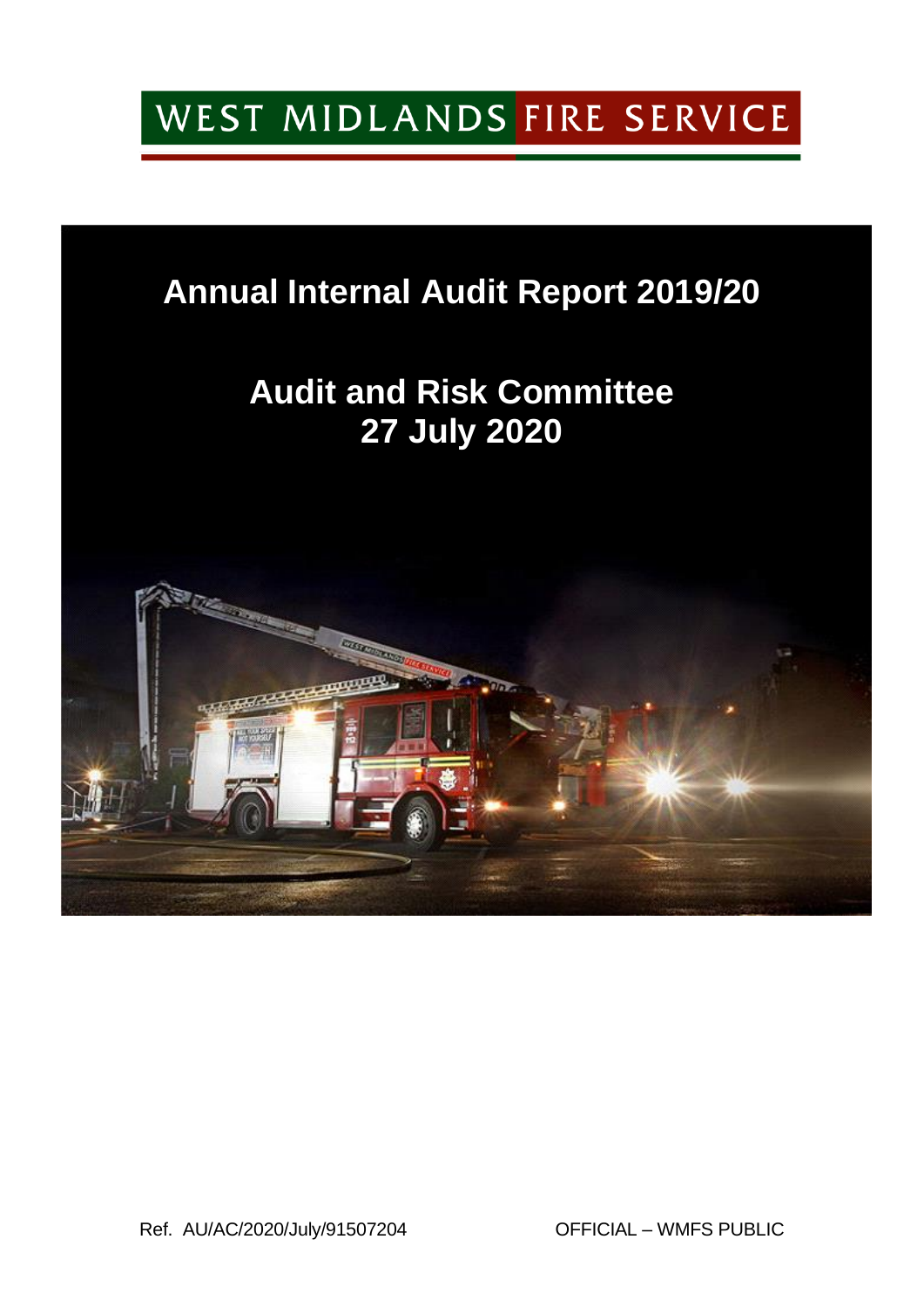| <b>Section</b> |                                                   | Page |
|----------------|---------------------------------------------------|------|
|                | Introduction                                      |      |
| $\overline{2}$ | <b>Internal Audit Opinion</b>                     |      |
| 3              | Performance of the Audit Service                  | 5    |
| 4              | Summary of Work Undertaken and Key Issues Arising |      |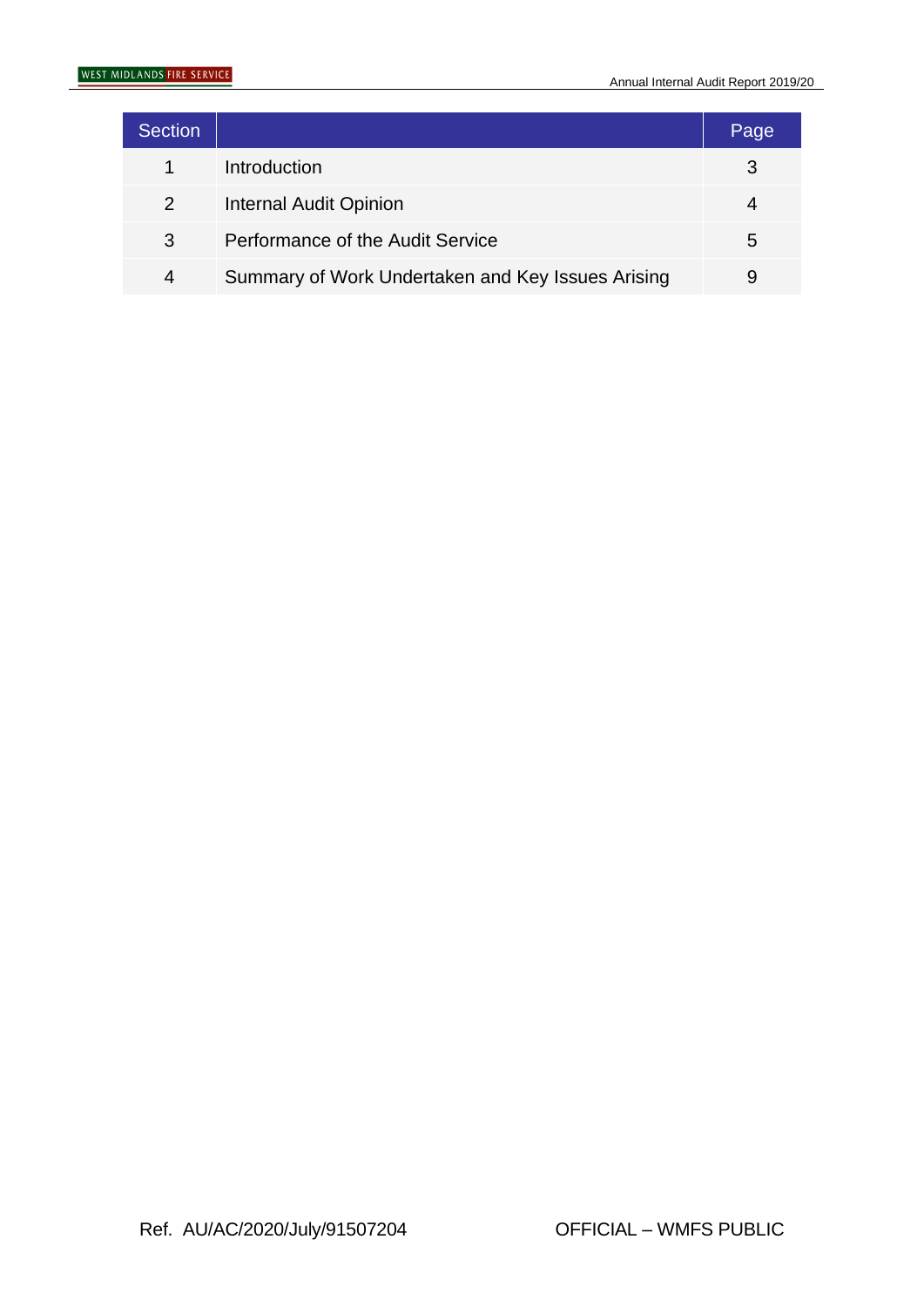#### **1 Introduction**

1.1 Our internal audit work for the period from 1 April 2019 to 31 March 2020 was carried out in accordance with the approved internal audit plan. The plan was constructed in such a way as to allow us to make a statement on the adequacy and effectiveness of the Authority's governance, risk management and control processes.

In this way, our annual report provides one element of the evidence that underpins the Governance Statement the Authority is required to make within its annual financial statements. This is only one aspect of the assurances available to the Authority as to the adequacy of governance, risk management and control processes. Other sources of assurance on which the Authority may rely could include:

- The work of the External Auditors (currently Grant Thornton)
- The result of any quality accreditation
- The outcome of visits by HMRC
- Other pieces of consultancy or third-party work designed to alert the Authority to areas of improvement
- Other external review agencies
- 1.2 The definition of internal audit, as described in the Public Sector Internal Audit Standards, is set out below:

"Internal auditing is an independent, objective assurance and consulting activity designed to add value and improve an organisation's operations. It helps an organisation accomplish its objectives by bringing a systematic, disciplined approach to evaluate and improve the effectiveness of risk management, control and governance processes."

#### **Overall Assurance**

- 1.3 As the providers of internal audit, we are required to provide the Authority with an opinion on the adequacy and effectiveness of the governance, risk management and control processes. In giving our opinion, it should be noted that assurance can never be absolute. The most that internal audit can provide is reasonable assurance that there are no major weaknesses in the Authority's governance, risk management and control processes. In assessing the level of assurance to be given, we have considered:
	- All audits undertaken for the year ended 31 March 2020;
	- Any follow-up action taken in respect of audits from previous periods;
	- Any fundamental or significant recommendations not accepted by management and the consequent risks;
	- Any limitations which may have been placed on the scope of internal audit; and
	- The extent to which any resource constraints may impinge on the ability to meet the full audit needs of the Authority.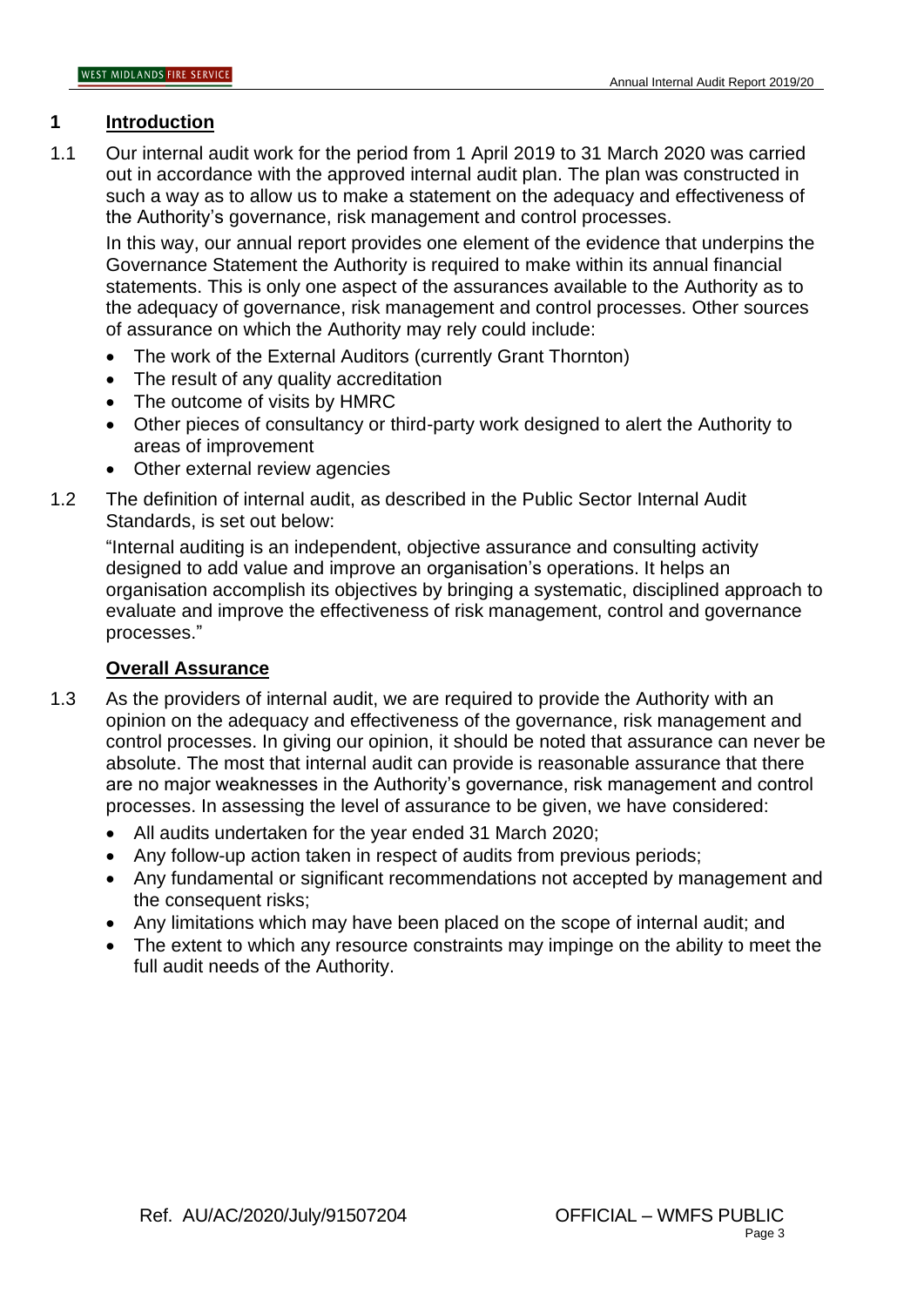#### **2 Internal Audit Opinion**

- 2.1 We have conducted our audits in accordance with the Public Sector Internal Audit Standards. Within the context of the parameters set out in paragraph 1.3 above, our opinion is as follows:
- 2.2 Based on the work undertaken during the year and the implementation by management of the recommendations made, Internal Audit can provide \***reasonable assurance** that the Fire Authority has an adequate and effective framework of governance, risk management and control.

**\***We are pleased to report that this is an unqualified opinion and the highest level of assurance available to Audit Services. As stated in paragraph 1.3 "In giving our opinion it should be noted that assurance can never be absolute. The most that internal audit can provide is reasonable assurance that there are no major weaknesses in the Authority's governance, risk management and control processes".

#### **Factors Influencing the Opinion and Issues Relevant to the Statement on Internal Control**

- 2.3 In reaching this opinion, the following factors were taken into consideration:
	- The need for management to plan appropriate and timely action to implement both our and the External Auditor's recommendations.
	- Key areas of significance, identified as a result of our audit work performed in year, are detailed in the Appendix to this report.
- 2.4 The overall opinion can be used by the Authority in the preparation of the Governance Statement.
- 2.5 Internal audit activity is organisationally independent and further details behind the framework within which internal audit operates, can be found in the internal audit charter.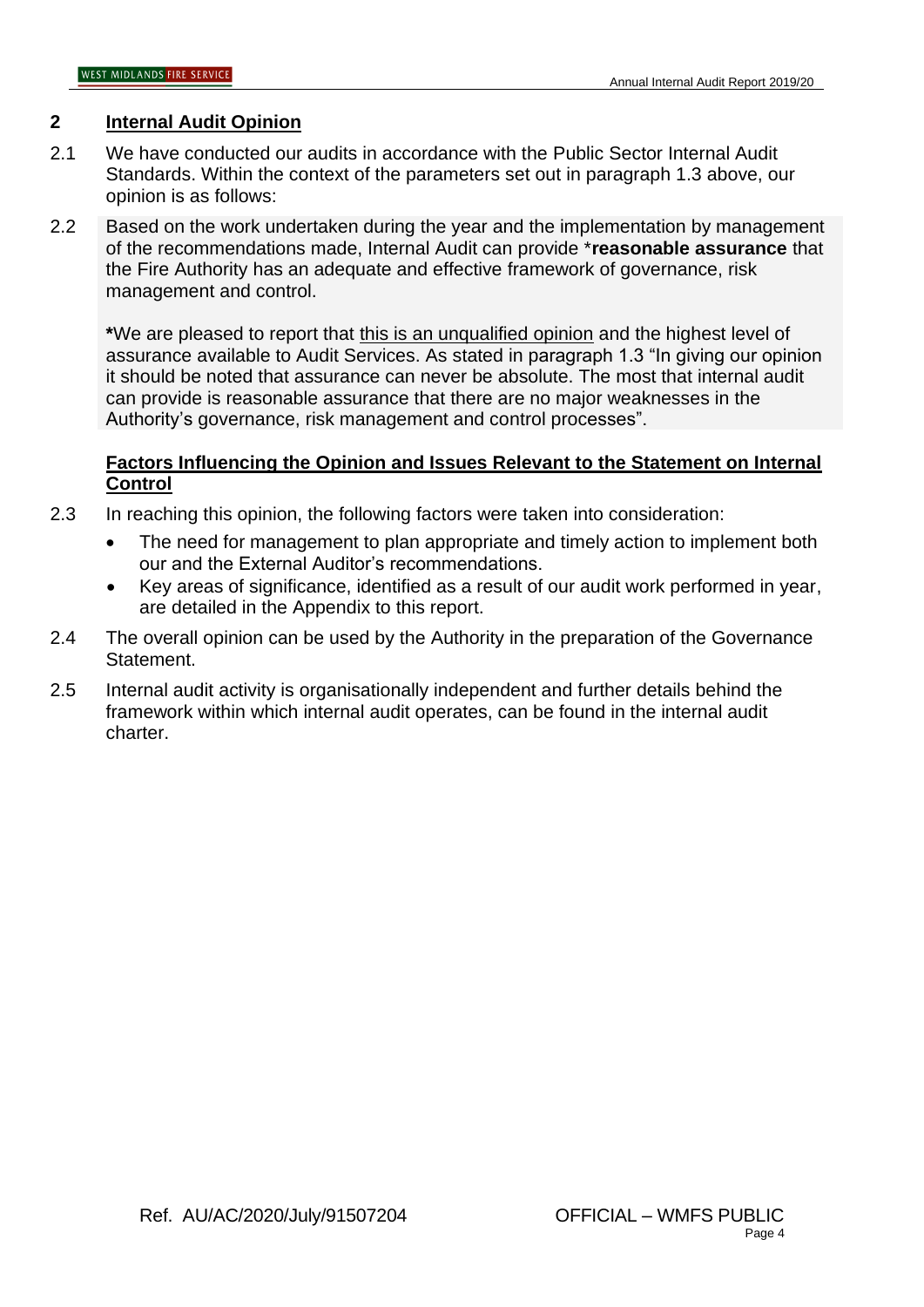#### **3 Performance of the Audit Service**

#### **Compliance with the Public Sector Internal Audit Standards**



During the year we complied with the Public Sector Internal Audit Standards, which specify rules of conduct for objectivity, due professional care and confidentiality.

#### **Customer Satisfaction**

Customer satisfaction questionnaires are issued for all audits. From the responses returned, the average scores were as follows:

| <b>Question</b>                                 | 2019/20 |
|-------------------------------------------------|---------|
| Usefulness of audit                             | 4.7     |
| Value of recommendations                        | 4.6     |
| Usefulness of initial discussions               | 4.6     |
| Fulfilment of scope & objectives                | 4.8     |
| Clarity of report                               | 4.6     |
| Accuracy of findings                            | 4.8     |
| Presentation of report                          | 4.6     |
| Time span of audit                              | 4.5     |
| Timeliness of audit report                      | 4.6     |
| Consultation on findings/recommendations        | 4.5     |
| Helpfulness of auditors                         | 4.7     |
| <b>Overall Satisfaction with Audit Services</b> | 4.6     |

Scores range between  $1 =$  Poor and  $5 =$  very good. We have a target of achieving on average a score of **4 = good.**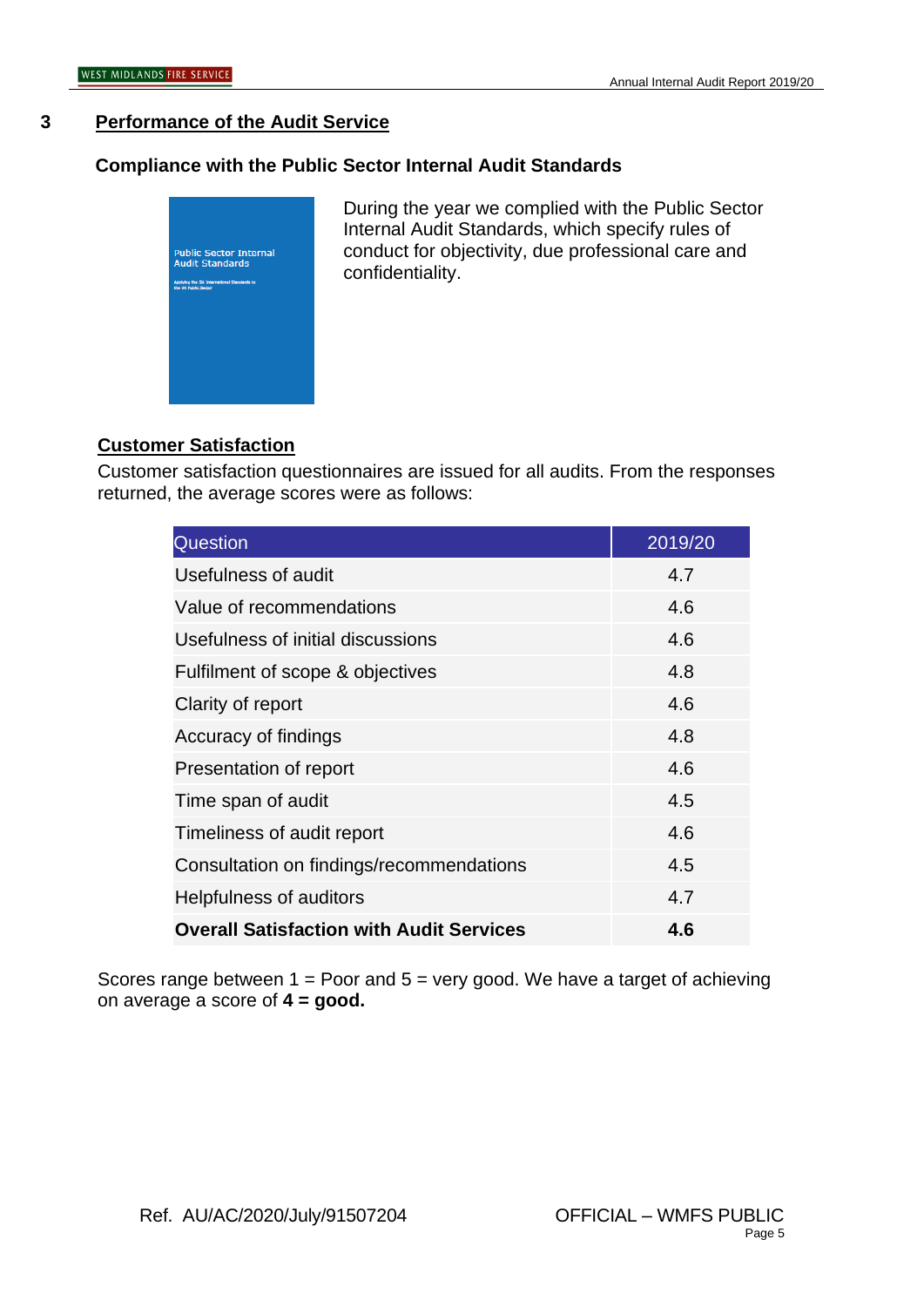#### **Quality Assurance and Improvement Programme**

Sandwell Audit Services have a Quality Assurance and Improvement Programme. During the year, the internal audit activity has followed this programme and there have been no significant areas of non-conformance or deviations from the standards as set out in the Public Sector Internal Audit Standards**.**

Staff are recruited, trained and provided with opportunities for continuing professional development. Staff are also supported to undertake relevant professional qualifications. All staff are subject to a formal staff appraisal process, which leads to an identification of training needs. In this way, we ensure that staff are suitably skilled to deliver the internal audit service. This includes the delivery of specialist skills which are provided by staff within the service with the relevant knowledge, skills and experience.

#### **Advice and assistance**

Finally, throughout the year we provide ongoing advice and assistance to all areas of the Authority on internal control and related issues, including on the development of an assurance framework.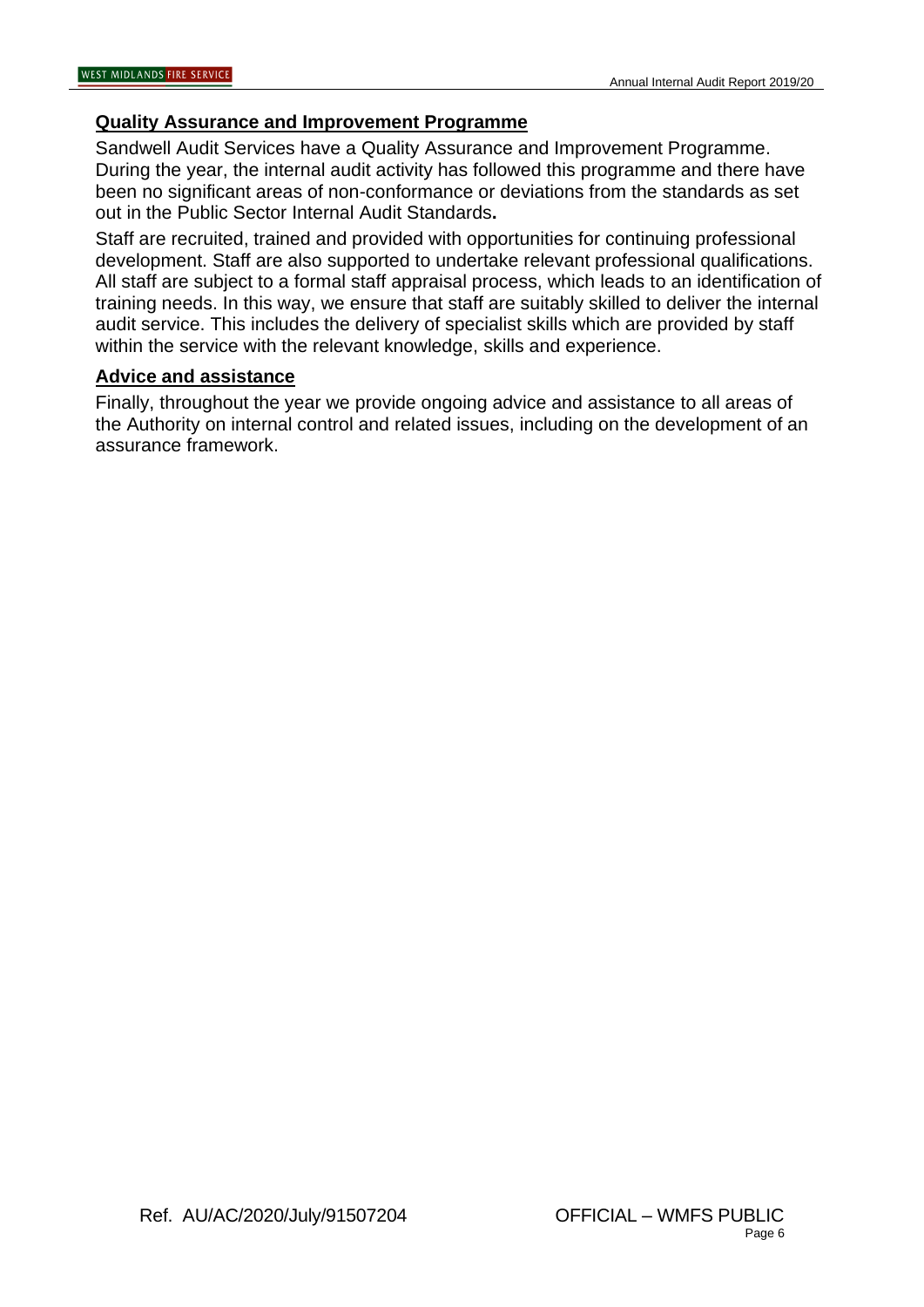#### **4 Summary of Work Completed to inform the 2019/20 Internal Audit Opinion**

A detailed written report and action plan is prepared and issued for every internal audit review. The responsible officer will be asked to respond to the report by completing and returning the action plan. This response must show what actions have been taken or are planned in relation to each recommendation. If the recommendation is not accepted, this must also be stated. Audit Services are responsible for assessing whether the managers response is adequate.

Where appropriate, each report we issue during the year is given an overall opinion based on the following criteria:

|                         | Level                     | <b>System Adequacy</b>                                                                                                      | <b>Control Application</b>                                    |
|-------------------------|---------------------------|-----------------------------------------------------------------------------------------------------------------------------|---------------------------------------------------------------|
|                         | Substantial<br>Assurance  | Robust framework of<br>controls ensures<br>objectives are likely to<br>be achieved.                                         | Controls are applied<br>continuously or with<br>minor lapses. |
| (positive)<br>opinions) | Satisfactory<br>Assurance | Sufficient framework of<br>key controls for<br>objectives to be<br>achieved, but control<br>framework could be<br>stronger. | Controls are applied, but<br>with some lapses.                |
| (negative<br>opinion)   | Limited<br>Assurance      | Risk of objectives not<br>being achieved due to<br>the absence of key<br>internal controls.                                 | Significant breakdown in<br>the application of<br>controls.   |

This is based upon the number and type of recommendations we make in each report. Each recommendation is categorised in line with the following:

| Fundamental      | Action is imperative to ensure that the objectives for the area<br>under review are met.                         |
|------------------|------------------------------------------------------------------------------------------------------------------|
| Significant      | Requires action to avoid exposure to significant risks in<br>achieving the objectives for the area under review. |
| Merits attention | Action advised to enhance control or improve operational<br>efficiency.                                          |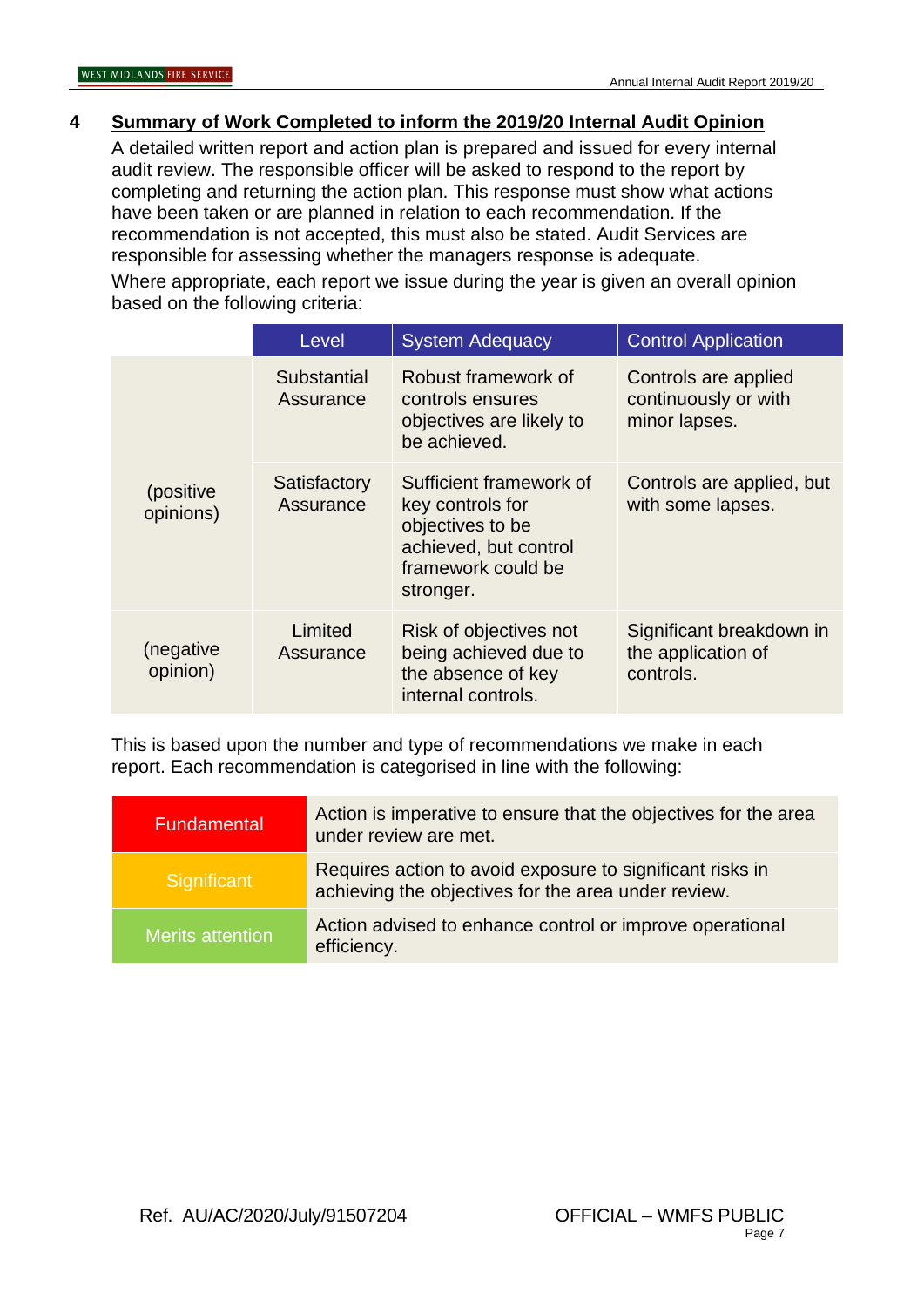During the year we made the following number of recommendations:

|                         | 2018/19 | 2019/20 |
|-------------------------|---------|---------|
| Fundamental             |         |         |
| Significant             |         | 3       |
| <b>Merits attention</b> |         |         |
| Total                   |         |         |

The following appendices/tables below list all the reports issued by internal audit during 2019/20, alongside their original Assessment of Assurance Need (AAN) risk score, the number and type of recommendations made, whether those recommendations have been accepted and an overall level of assurance for each review.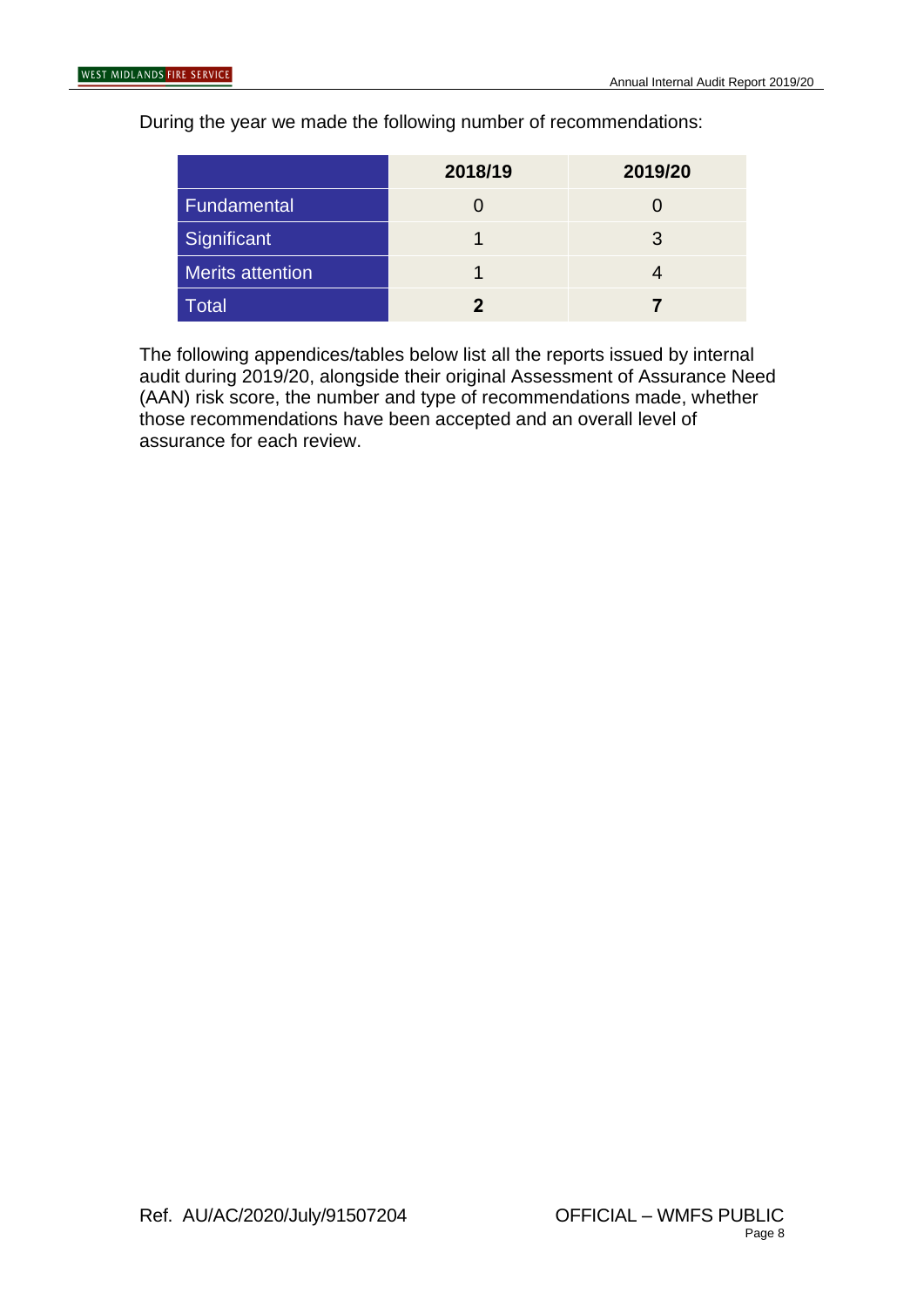### **Summary of Internal Audit Work Completed for the 2019/20 Internal Audit Opinion**

|                               | <b>AAN</b>    | <b>Recommendations</b> |                |                            |                | Level of                  |              |
|-------------------------------|---------------|------------------------|----------------|----------------------------|----------------|---------------------------|--------------|
| <b>Auditable Area</b>         | <b>Rating</b> | Fundamental            | Significant    | <b>Merits</b><br>attention | <b>Total</b>   | <b>Number</b><br>accepted | Assurance    |
| <b>Risk Management</b>        | High          | $\overline{0}$         | 0              |                            | 1              | 1                         | Substantial  |
| <b>Fixed Asset Accounting</b> | <b>KFS</b>    | $\overline{0}$         | 0              | $\overline{0}$             | $\mathbf{0}$   | 0                         | Substantial  |
| <b>Accounts Receivable</b>    | <b>KFS</b>    | $\overline{0}$         | 0              | $\mathbf 0$                | $\overline{0}$ | 0                         | Substantial  |
| <b>Accounts Payable</b>       | <b>KFS</b>    | $\overline{0}$         | 0              | $\overline{0}$             | $\overline{0}$ | $\mathbf 0$               | Substantial  |
| <b>Budgetary Control</b>      | <b>KFS</b>    | $\overline{0}$         | 0              | $\mathbf 0$                | $\mathbf{0}$   | 0                         | Substantial  |
| Payroll                       | <b>KFS</b>    | $\overline{0}$         | $\overline{2}$ | $\overline{0}$             | 2              | $\overline{2}$            | Satisfactory |
| Governance                    | High          | $\mathbf 0$            | $\overline{0}$ | $\overline{1}$             | $\mathbf 1$    | $\mathbf{1}$              | Substantial  |
| Data Protection/IT            | High          | $\star$                | $\star$        | $\star$                    | $\star$        | $\star$                   | $\star$      |
| Freedom of Information        | <b>Medium</b> | $\overline{0}$         | $\mathbf 1$    | $\overline{2}$             | 3              | 3                         | Substantial  |
| Partnerships follow up        | Medium        | $\overline{0}$         | 0              | $\mathbf 0$                | $\overline{0}$ | $\mathbf 0$               | Substantial  |
|                               |               |                        |                |                            |                |                           |              |
| <b>TOTAL</b>                  |               | $\mathbf 0$            | 3              | 4                          | $\overline{7}$ |                           |              |

| Key        |                                                                                                                                                                                                                        |
|------------|------------------------------------------------------------------------------------------------------------------------------------------------------------------------------------------------------------------------|
| <b>KFS</b> | Key Financial System. Generally, this is also a high-risk review.                                                                                                                                                      |
| draft      | A draft report has been issued and we are awaiting the management response from the Authority.                                                                                                                         |
| $\star$    | This review was deferred to start 20 April 2020. Due to Covid19 pandemic, we were not able to commence the<br>review at this time and it has therefore been carried over and will completed when appropriate to do so. |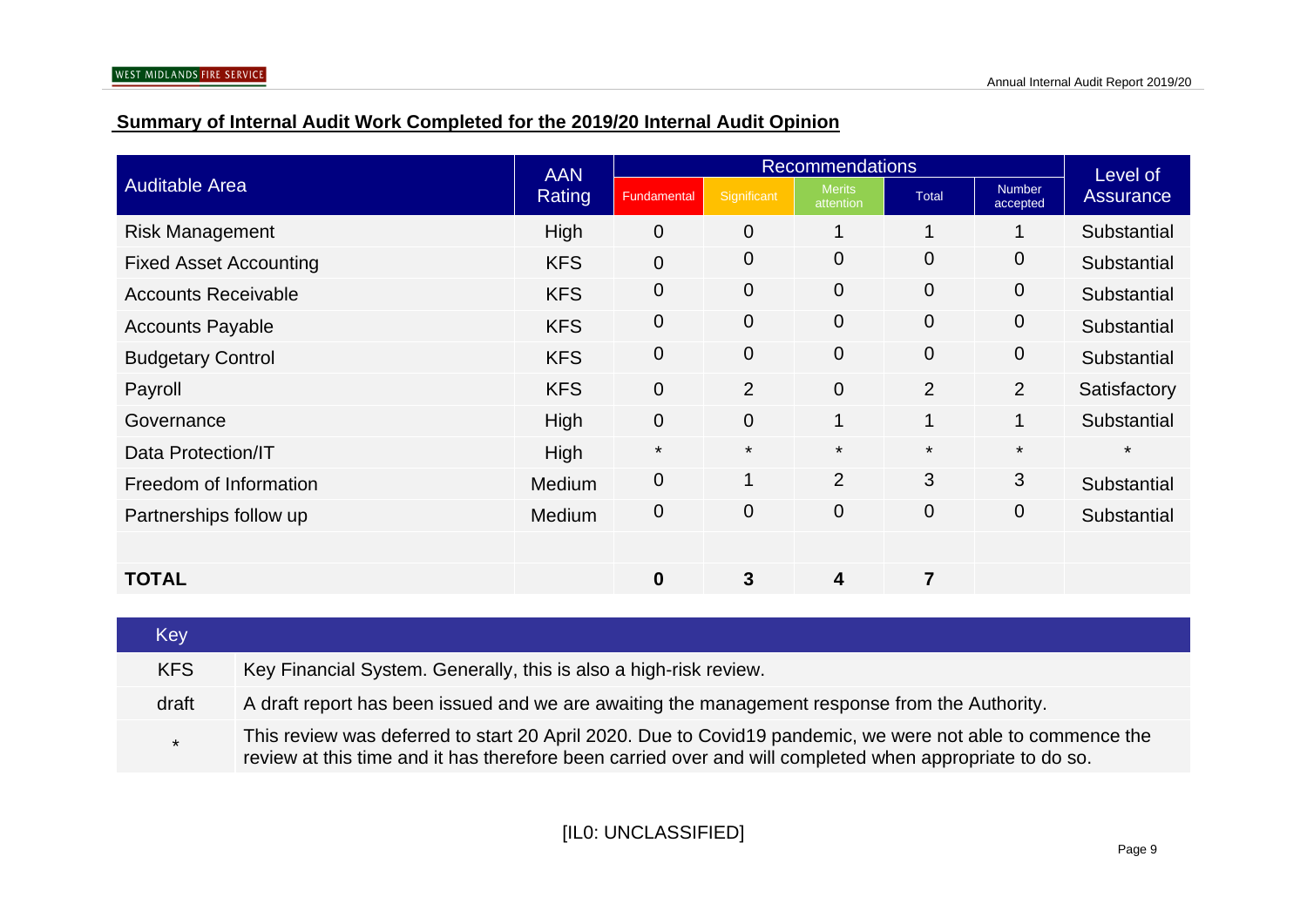#### Key issues arising during the year

The following is a brief overview of the key issues identified during the year.

#### **Risk Management**

An audit of the risk management processes was undertaken to review the management of risk by the authority and to provide assurance that there is a clear understanding of how risk is to be managed and that risks are identified, recorded and effectively managed.

#### **Fixed Asset Accounting/Asset Planning**

An audit of fixed asset accounting was undertaken in respect of planned capital expenditure. The review was undertaken to provide assurance that an appropriate process was in place to maintain details of fixed assets and to record them correctly in the accounts.

#### **Accounts Receivable**

A review of the accounts receivable system was undertaken to ensure that an effective system was in place for raising invoices and managing debtors. This included the integrity and reliability of charging information recorded in the accounts, the collection of payments and the process to monitor and report the debtor position.

#### **Accounts Payable**

A review of the accounts payable system was undertaken to ensure that adequate key controls were in place. Our review focused on the controls designed to prevent, overpayments, fraud and incorrect accounting.

#### **Budgetary Control**

A review of the budgetary control system was undertaken to ensure the Fire Service had established its budget and was managing it appropriately. Our review covered controls over monitoring, reporting, changes to budgets and the process to link budgets to medium and long-term plans.

#### **Payroll**

A review of the payroll process was undertaken to ensure that the Fire Service had appropriate controls in place to mitigate the risk of fraud and error in the calculation, recording and payment of the payroll. We identified two issues of significance, the first of which is a re-iteration of the recommendation made in last year's report relating to:

- the People Support Services section did not have formal procedure notes which detailed the process for obtaining and evidencing approval for new starters.
- end dates for employees with temporary contracts were not recorded, which could lead to the overpayment of salaries to these individuals

#### **Governance**

This audit was undertaken to evaluate the design, implementation and effectiveness of the ethics-related objectives, programmes and activities of the Authority, by providing assurance that the Authority demonstrates the values of good governance through upholding high standards of conduct and behaviour, makes informed and transparent decisions which are subject to effective scrutiny and management of risk.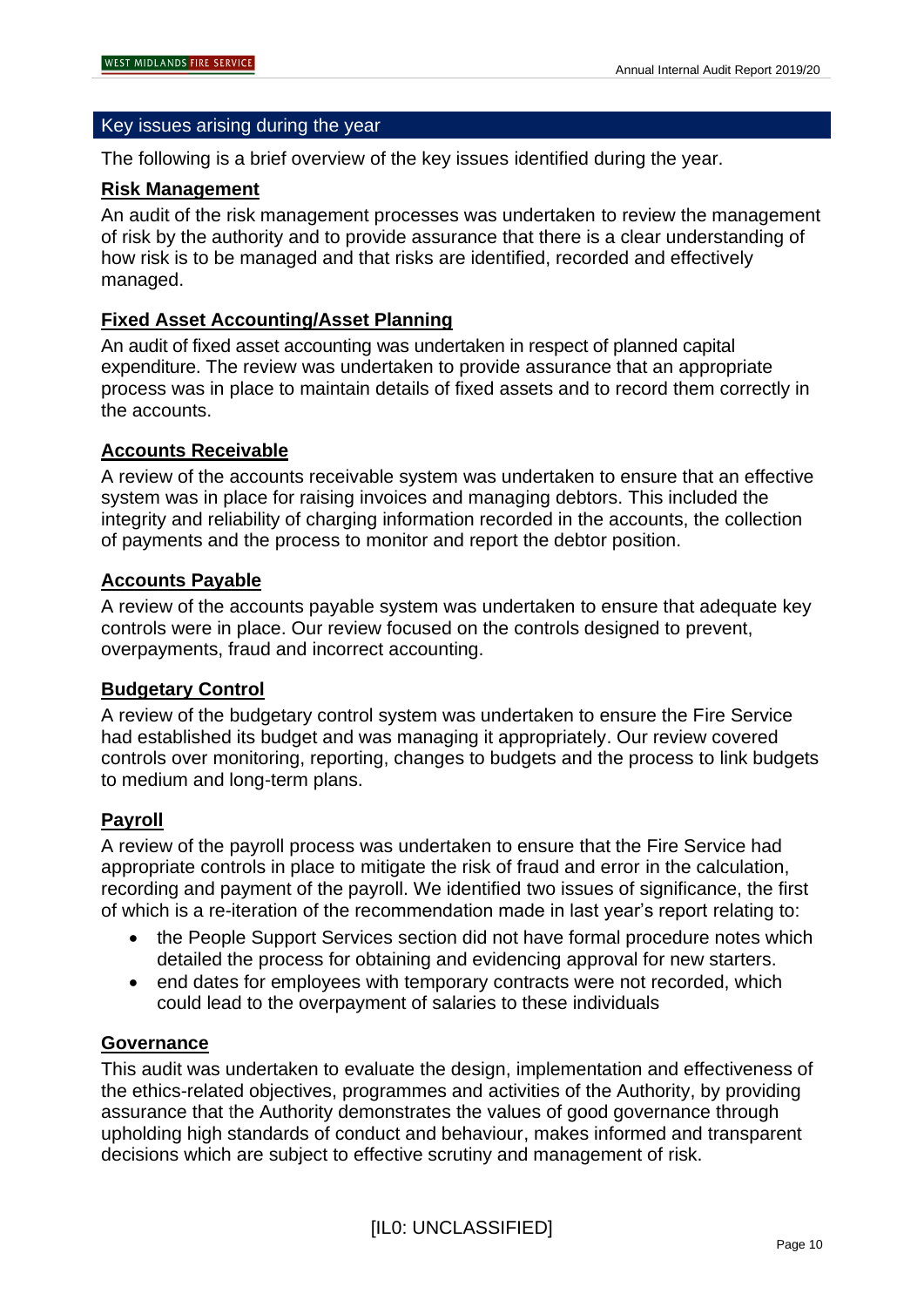#### **Freedom of Information**

The purpose of the audit was to provide assurance that the Authority was compliant with the Freedom of Information Act regarding meeting its publication requirements and for dealing with requests for information. Only one issue of significance was identified, which related to some requests for information not being provided within the statutory timescale of 20 days. This apart, the review concluded that the Authority had clear processes in place for dealing with freedom of information requests and maintained an effective publication scheme.

#### **Partnerships Follow-Up**

As part of the 2018/19 Internal Audit plan, a review was undertaken to provide assurance that partnership agreements had been properly established and that effective governance and monitoring arrangements were in place to ensure that expected outcomes were achieved. This identified two issues of significance relating to:

- the "Partnerships Governance Arrangements and Framework" document, which details the key processes to be followed in setting up a partnership, states that the Partnerships Team will undertake quality assurance checks and provide assurance that:
	- o each partnership agreement has clearly defined roles and responsibilities and strong governance arrangements in place.
	- o effective partnership monitoring arrangements are in operation.

These quality assurance checks had yet to commence. As such, there was a risk that the initial momentum generated by the Partnership Team could stall, resulting in a lack of consistency in approach by partnership facilitators and learning opportunities missed. Thus, undermining a key goal of the authority of establishing effective partnership arrangements.

• it is a policy of the Authority, that as part of the governance and planning of all partnership arrangements and partnership activity, that as a minimum an Initial Equality Impact Assessment (IEIA) is undertaken. However, IEIAs were not being completed and the authority could therefore, be in breach of the Equality Act 2010. This could expose the authority to the risk of enforcement action being taken by the Equality and Human Rights Commission or result in a legal challenge.

A follow up review was undertaken, and it confirmed that all the actions from the original report had been implemented and were being complied with.